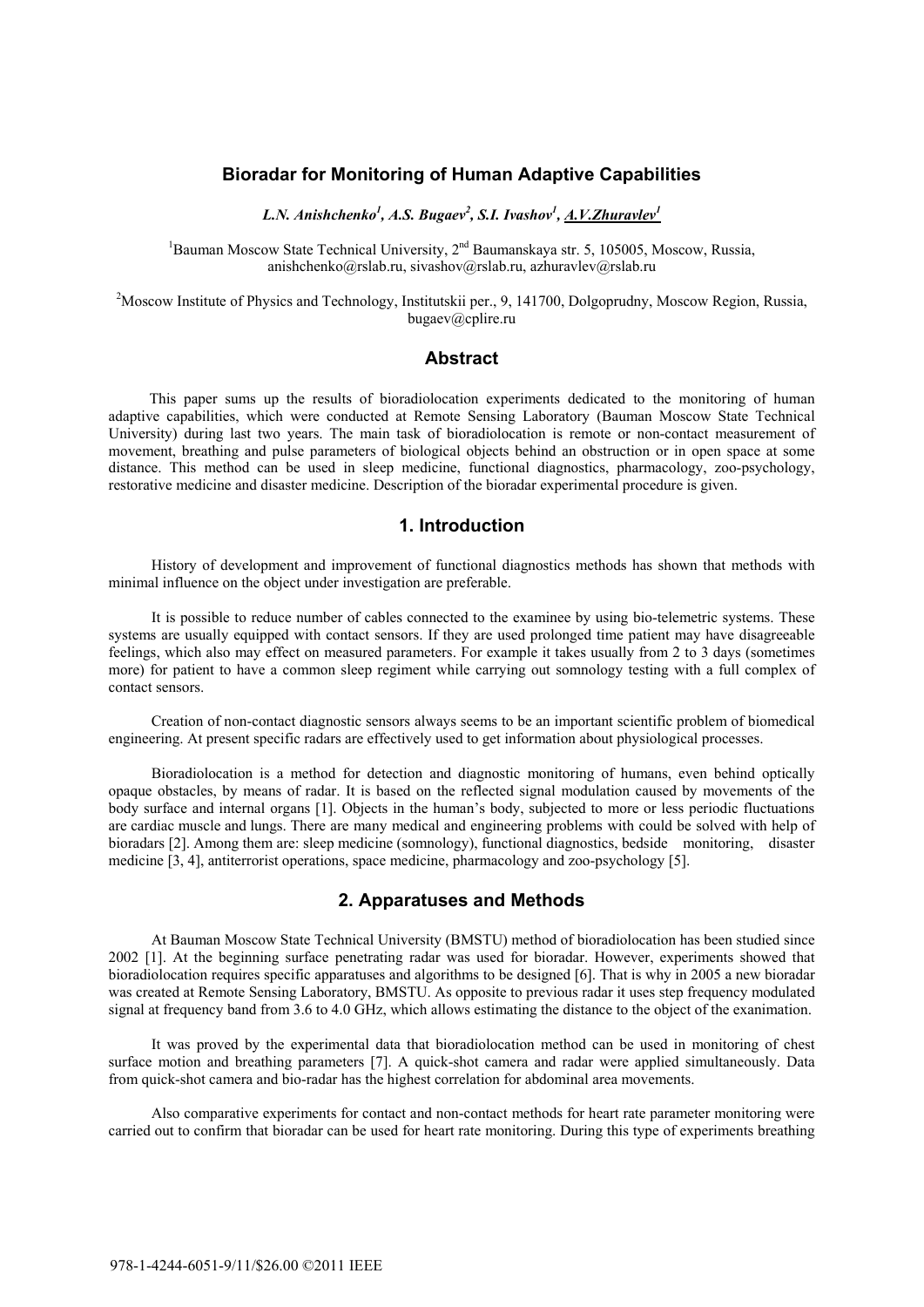and pulse parameters were simultaneously measured by contact method using Rheocardiomonitor and non-contact method of bioradiolocation. 27 male and 25 female adult examinees participated in the experiments, for each of whom radar and Rheocardiomonitor signals were recorded three times (duration of one record is 1 min).Values of breathing and pulse frequencies for contact and non-contact methods were compared, which is shown that they have agreement about 95 %. Thus the feasibility of bioradiolocation for simultaneous measurements of breathing and heart rate parameters was proved.

 During last two years the experiments dedicated to monitoring human adaptive capabilities to mental and physical stress, sleep monitoring, estimation of changes in breathing pattern while using breathing training devises and estimation of the laboratory animals' movement activity were carried out. In this paper only the results of the first type of the listed bioradiolocation experiments are given.

### **3. Estimation of human adaptive capabilities for physical stress**

 Examinees were divided into two groups. First group consists of 54 practically healthy examinees of both genders at 20-21 years of age. All of them are not taking up any kind of sport. Second group consists of 13 practically healthy examinees only male at 17-22 years of age. All of them were members of BMSTU ski select team. The examinees were taking up this sport for more then 3 years, 10 of them had first grade other 3 had second grade at skis.

 The experiment was divided into three stages. During first stage monitoring of breathing and pulse parameters at steady state was carried out. It took from 3 to 5 minutes. During second stage breathing and pulse parameters after doing some physical activity were monitored. Examinees were proposed to do bob exercises for 1 minutes with frequency 60 bobs per min (or another adequate physical activity). After that monitoring of breathing and pulse signals were carried out repeatedly. Duration of radar signal registration depend on the level of endurance of the examinee. It was determined by period of time when breathing and pulse frequencies reached level that corresponds to steady state. During third stage monitoring of breathing and pulse parameters after doing physical activity of high intensity was carried out. Examinees were proposed to do bob exercises for 5 minutes with frequency 60 bobs per min (or another adequate physical activity). After that monitoring of breathing and pulse signals were carried out repeatedly. Duration of radar signal registration depended on the level of endurance of the examinee. It was determined by the period of time when breathing and pulse frequencies reached level that corresponds to steady state.

 Hypothesis concerning statistical significance of changes in heart rate (HR) and breathing frequency (BF) while doing physical exercises was put to the test. Student t-test (for the first group) and Wilcoxon test (for the second group) were used for the checking of hypothesis. Second stage experimental data analyze revealed following facts. BF and HR suffer statistically dependent changes when doing physical work only for examinees from the first group. For members of the second group no statistically dependent changes were found. For both cases confidence probability was p=0.80. Third stage experimental data analyze showed that BF and HR had statistically dependent changes when doing physical work for both groups (confidence probability p=0.80).

 Reproducibility of results was verified by retesting in one week time after initial experiment. For confidence probability p=0.80 there is no statistically dependent differences between initial experiment and retesting results.

 While processing third stage experimental data not only BF and HR were estimated but also recovery time for both of them. These parameters showed how long it took BF or HR to return to the steady state level after doing physical work. For second group of examinees interesting fact was discovered. In Fig. 1, 2 examples of breathing and heart beating rhythmograms for one examinee are given.

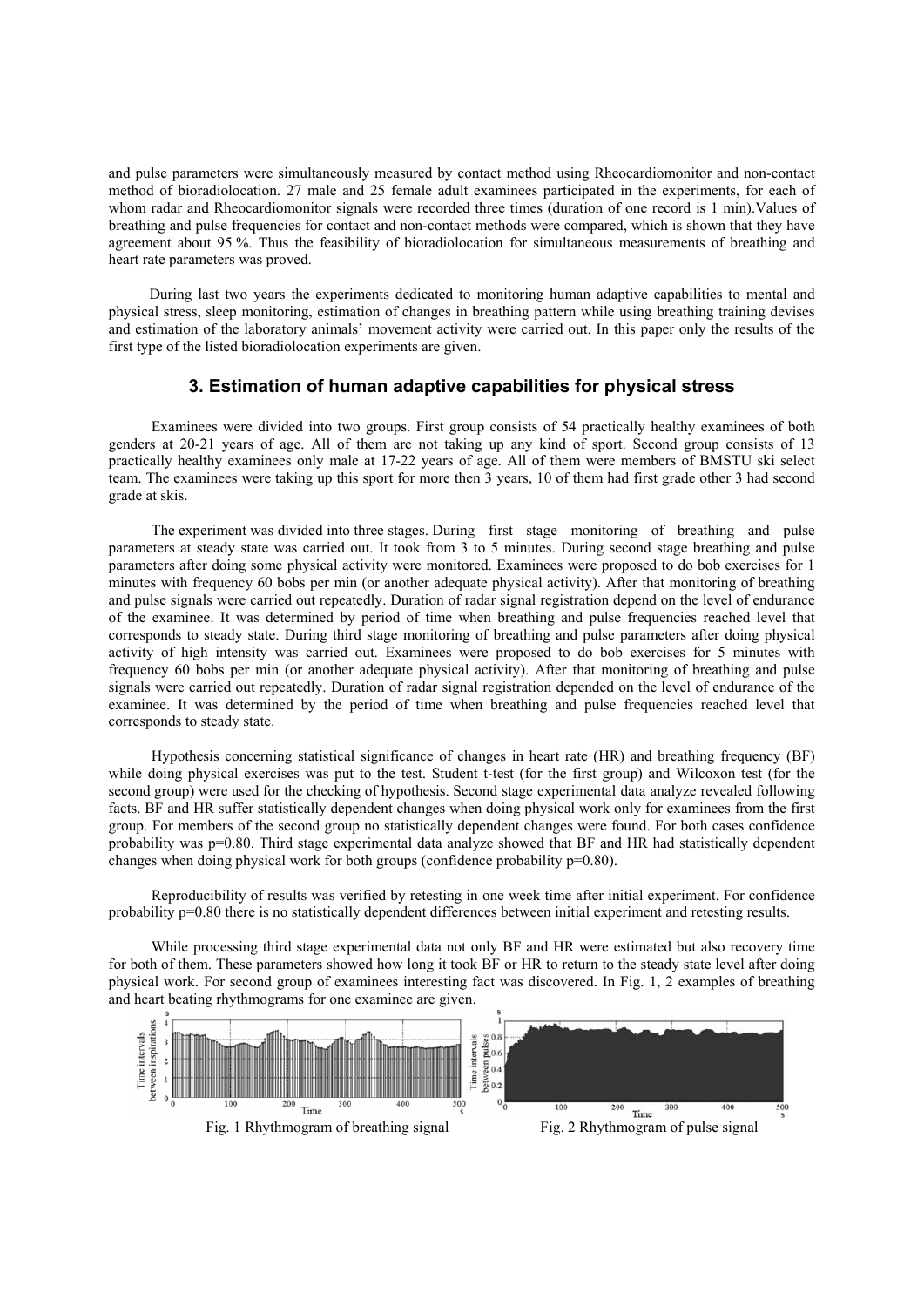The experimental analysis showed that it took different time for breathing and pulse frequencies to reach the level of steady state. Pulse rhythm stabilized in approximately 1 min after end of doing exercises. While BF early stabilized only after period of time from 100 to 150 sec, but then again went down to the level, which corresponds to doing physical work of high intensity. And finally it stabilized only in more than 6 minutes after beginning of bioradiolocation monitoring. Thereby stationary value of breathing frequency in this case was not equal to the steady state value of this parameter (breathing frequency became higher). It is possible that the specific reaction of breathing system in return on physical stress is caused by prolonged ski training history. This sport supposes not short-term but long-lasting physical stress. Hence it can be made out, that parameters of cardiorespiratory system under doing sport exercises change due to specificity for organism fitness.

### **4. Estimation of human adaptive capabilities for mental stress**

 There are many methods for mental stress influence estimation [8]. However, because of the fact that during testing procedure examinee should be motionless the most simple mental stress test was used. Examinee was proposed to sum mentally 17+17+17+… Duration of experiment was 5 minutes. In this experiment the same groups of examinees as in experiments with physical stress participates.

 Reproducibility of results was verified by retesting in one week time after initial experiment. For confidence probability p=0.80 there is no statistically dependent differences between initial experiment and retesting results.

 Experimental data analyze showed that changes in BF were not statistically dependent but changes in HR were (confidence probability p=0.80).

 For more detailed studying changes in breathing and heart beating patterns histogram method was used. In Fig. 3 a, b heart pulse intervals histogram for steady state and while suffering mental stress are given for one of the examinees. During mental summing up HR increased (from 1.2 to 1.5 Hz) and heart pulse interval dispersion decrease (from 0.25 to 0.06 sec). In 90 % cases mental stress leaded to the raising in HR and narrowing of histogram width.



Fig. 3 Heart pulse interval histograms for steady state (a) and mental stress (b)

 Experiment with additional stress factor was carried out. A ringing mobile-phone was used as a stress factor. During experimental procedure examinee was calmly sitting in front of the antennas block. Mobile-phone was located at the distance of 1.0 m from the examinee so that it could not be seen. During registration of bioradar signal without notification of the examinee on the phone was made a call. An example of the breathing signal extracted from the bioradar data is given on Fig. 4.



Fig. 4 Result of the experiment with external stress factor